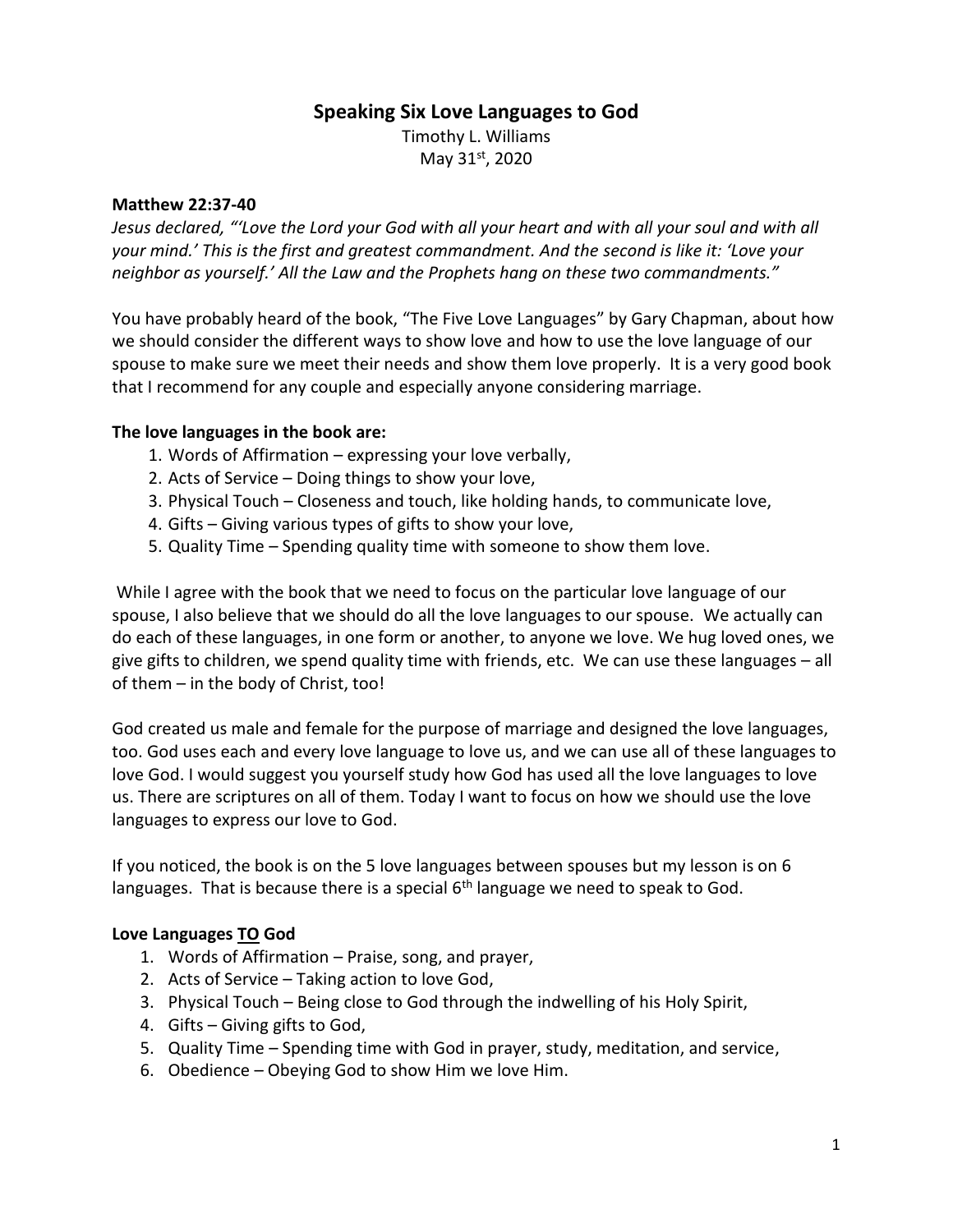God is not arrogant. He does not demand we do these things because he is selfish. God asks us to express our love properly because he wants a close relationship with us! He has already loved us in every way and loved us in every love language beyond what we could ever give in return! He asks us to love him back. He gives us words of affirmation in his word, he served us in many ways including through Christ, he touches us through his Holy Spirit which lives in our hearts, he gives us gifts beyond count, he is always available for quality time with us, and he even demonstrated obedience by Jesus Christ submitting himself to God, even to death, out of love for us! What more could we ask for!? Why not give him the love he so desires in every way we can to have the best relationship possible!?

Let's look at how we could use each of these languages to express our love to God:

# **1. Words of Affirmation to God – Praise, Singing, and Thanksgiving**

We need to tell God, and others, that we love him. When you love someone, it isn't hard to tell them, and anyone that will listen, how we feel about them.

#### **Psalm 105:1-3**

*Give praise to the Lord, proclaim his name; make known among the nations what he has done. Sing to him, sing praise to him; tell of all his wonderful acts. Glory in his holy name; let the hearts of those who seek the Lord rejoice.*

#### **Psalm 69:30**

*I will praise God's name in song and glorify him with thanksgiving.*

# **Psalm 34:1-3**

*I* will extol the Lord at all times; his praise will always be on my lips. 2 I will glory in the Lord; let *the afflicted hear and rejoice. 3 Glorify the Lord with me; let us exalt his name together.*

We need to praise God to him and others, sing those praises, and give thanks to God. By all these way we will verbally be giving God our words of affirmation.

# **2. Acts of Service**

#### **Matthew 25:34-40**

*"Then the King will say to those on his right, 'Come, you who are blessed by my Father; take your inheritance, the kingdom prepared for you since the creation of the world. 35 For I was hungry and you gave me something to eat, I was thirsty and you gave me something to drink, I was a stranger and you invited me in, 36 I needed clothes and you clothed me, I was sick and you looked after me, I was in prison and you came to visit me.' 37 "Then the righteous will answer him, 'Lord, when did we see you hungry and feed you, or thirsty and give you something to drink? 38 When did we see you a stranger and invite you in, or needing clothes and clothe you? 39 When did we see you sick or in prison and go to visit you?' 40 "The King will reply, 'Truly I tell you, whatever you did for one of the least of these brothers and sisters of mine, you did for me.'*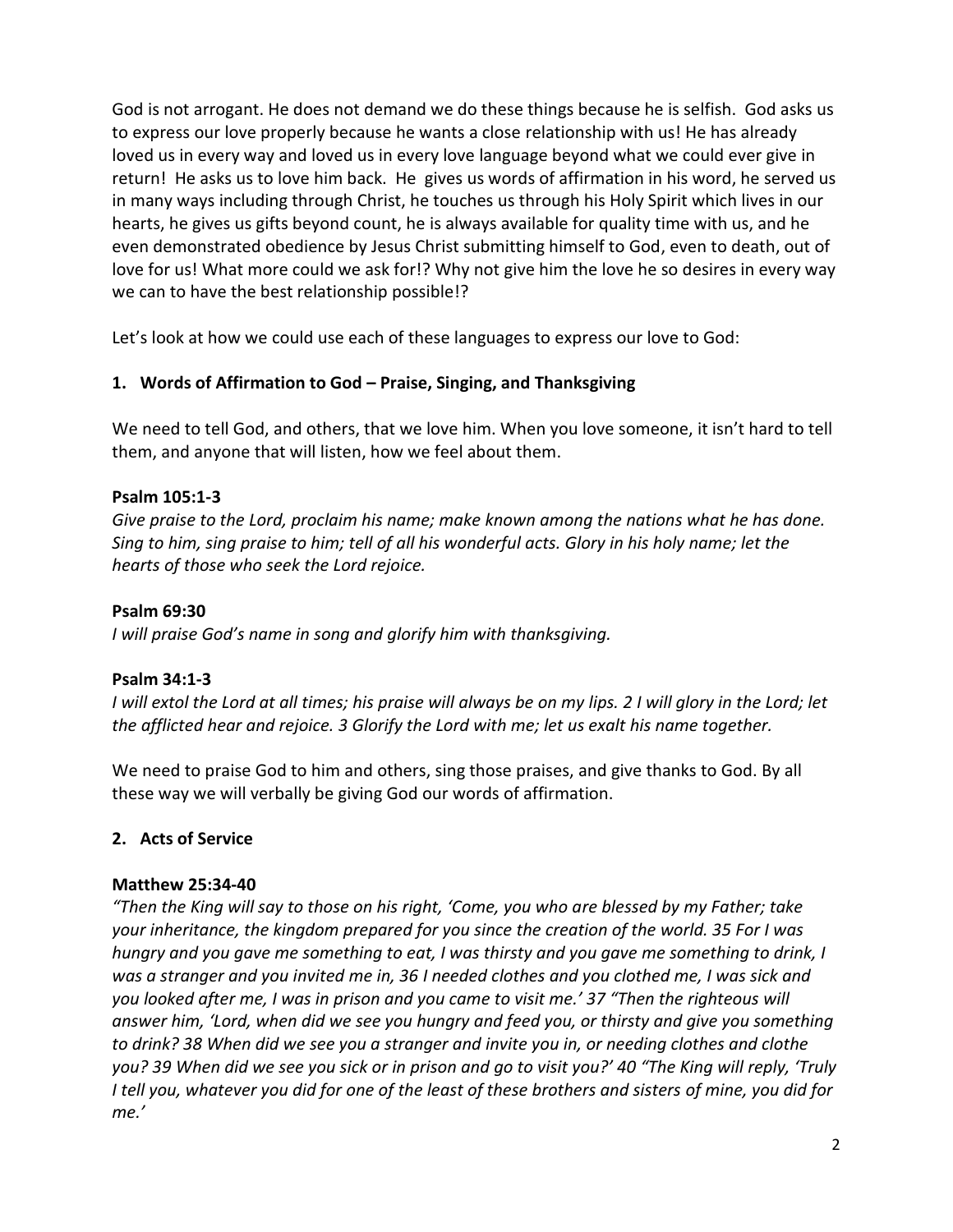#### **Romans 12:11**

*Never be lacking in zeal, but keep your spiritual fervor, serving the Lord.*

In our fervor we should desire to serve God to express our love. When we serve and care for others, we are serving Jesus directly. We are clearly expressing our love to God in the best way possible, by serving others that he loves.

# **3. Gifts**

# **2 Cor 9:7**

*Each of you should give what you have decided in your heart to give, not reluctantly or under compulsion, for God loves a cheerful giver. 8 And God is able to bless you abundantly, so that in all things at all times, having all that you need, you will abound in every good work.*

# **Prov 3:9**

*Honor the Lord with your wealth, with the firstfruits of all your crops*.

Give gifts: Money, talents, time, energy, etc. We need to give in every way possible of everything we have to show our love to God.

#### 4. **Physical Touch -** The Holy Spirit

You may think it difficult for God to love through physical touch and for us to love him back. But God thought of that! God gives us his spirit, and Christ's spirit, to live within us and within our hearts.

# **John 14:16-18**

*And I will ask the Father, and he will give you another advocate to help you and be with you forever— 17 the Spirit of truth. The world cannot accept him, because it neither sees him nor knows him. But you know him, for he lives with you and will be in you. 18 I will not leave you as orphans; I will come to you.*

# **Gal 4:6-7**

*6 Because you are his sons, God sent the Spirit of his Son into our hearts, the Spirit who calls out, "Abba, Father." 7 So you are no longer a slave, but God's child; and since you are his child, God has made you also an heir.*

If God lovingly touches us by giving us his spirit, how do we touch him? One key aspect of touch, is to not refuse it when someone touches you. We give God loving touch by accepting his spirit and living in step with the spirit.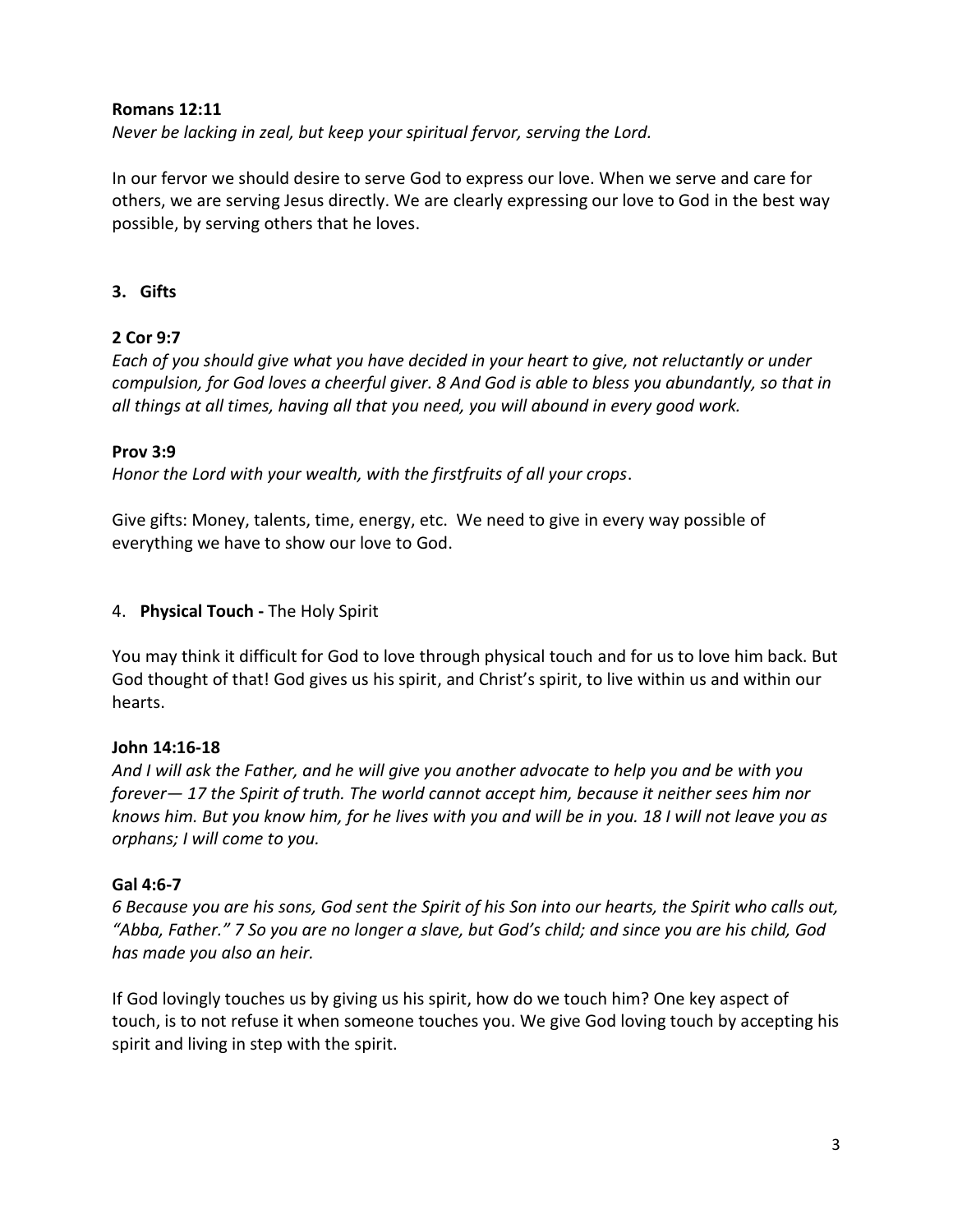#### **Ephesians 4:30-32**

*And do not grieve the Holy Spirit of God, with whom you were sealed for the day of redemption. 31 Get rid of all bitterness, rage and anger, brawling and slander, along with every form of malice. 32 Be kind and compassionate to one another, forgiving each other, just as in Christ God forgave you.*

# **5. Quality Time with God**

We need to spend quality time with God. This means we need to set aside time to be with Him. We need to talk to God and listen to God.

# **Psalm 119:11-16**

*I have hidden your word in my heart that I might not sin against you. 12 Praise be to you, Lord; teach me your decrees. 13 With my lips I recount all the laws that come from your mouth. 14 I rejoice in following your statutes as one rejoices in great riches. 15 I meditate on your precepts and consider your ways. 16 I delight in your decrees; I will not neglect your word.* **Philippians 4:7**

*Do not be anxious about anything, but in every situation, by prayer and petition, with thanksgiving, present your requests to God. 7 And the peace of God, which transcends all understanding, will guard your hearts and your minds in Christ Jesus.*

We listen to God through his word and we talk to him through prayer. We need to make an effort to seek God and draw near to him in these ways.

# **James 4:7-10**

*Submit yourselves, then, to God. Resist the devil, and he will flee from you. 8 Come near to God and he will come near to you. Wash your hands, you sinners, and purify your hearts, you doubleminded. 9 Grieve, mourn and wail. Change your laughter to mourning and your joy to gloom. 10 Humble yourselves before the Lord, and he will lift you up.*

We seek quality time with God and he, in return, loves us and lifts us up!

# **6. Obedience**

Obedience is the most important love language. Doing each of the other love languages is to obey, so all are summed up by obedience!

# **John 15:9-10**

*"As the Father has loved me, so have I loved you. Now remain in my love. 10 If you keep my commands, you will remain in my love, just as I have kept my Father's commands and remain in his love. 11 I have told you this so that my joy may be in you and that your joy may be complete.*